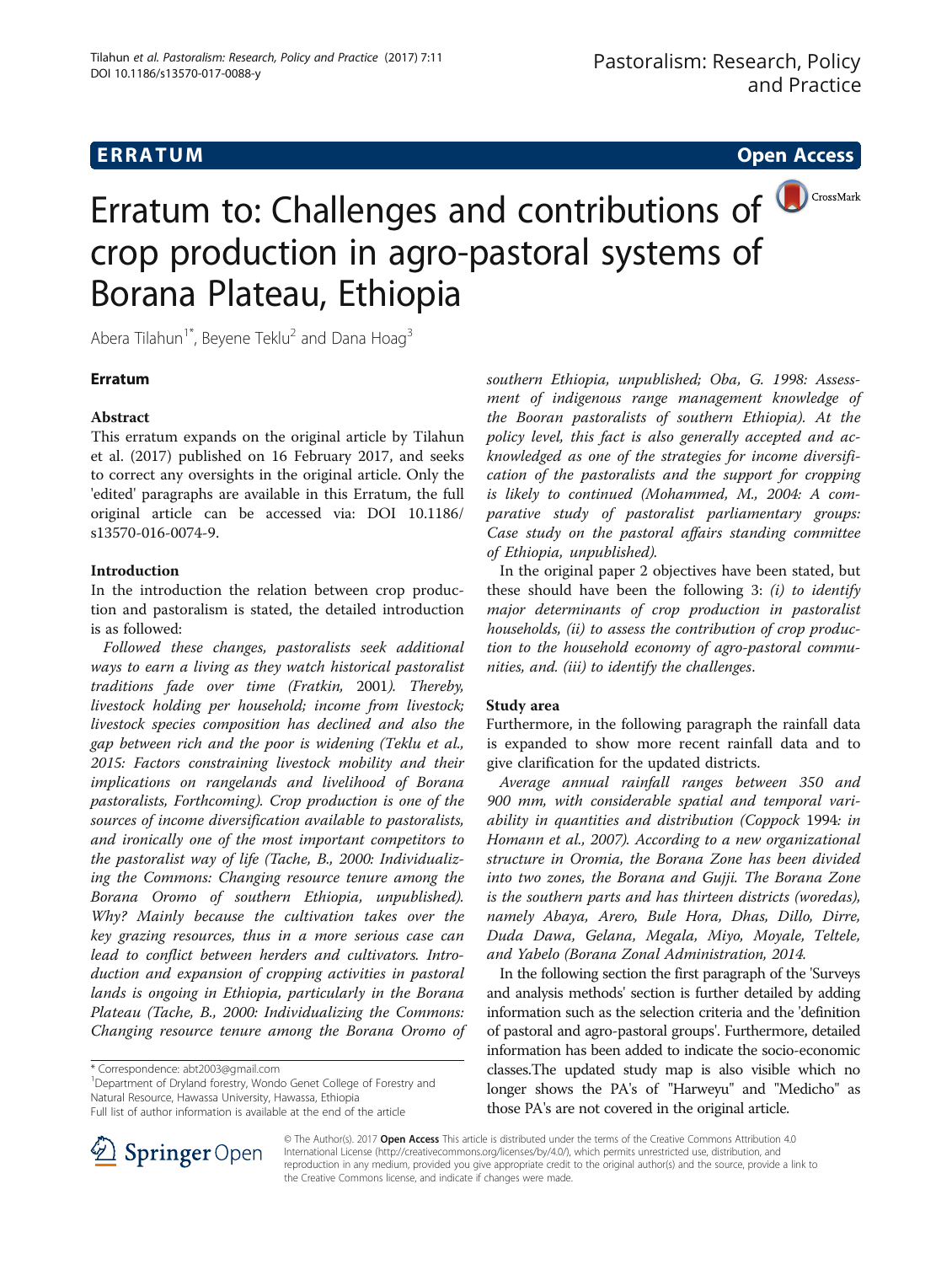Table 1 Wealth indicators of the agro-pastoralist community

| Indicators                  | Rich | Medium    | Poor    |
|-----------------------------|------|-----------|---------|
| Number of cattle            | >40  | $10 - 40$ | < 10    |
| Cultivated land (ha)        | >3   | $1 - 3$   | <1      |
| Number of Goats and sheep's | >30  | $10 - 30$ | >10     |
| Number of camel             | >30  | $3 - 30$  | $1 - 2$ |
| Area closure (ha)           | >2   | $1 - 2$   | <1      |
| Rent house                  | √    |           |         |
| Need support                |      |           |         |

A multistage sampling technique was employed to select sample households and collect the necessary data for the study (Table 1). In the first stage, two representative districts, Yabello and Dire (Fig. 1) were selected; covering over 15% of the Borana Zone. The selection of the districts was made on the account that the two districts represent agro-pastoral communities where crop farming is widely practiced. In the second stage, peasant associations (PAs) of each district were systematically categorized under agro-pastoral and pastoral on the basis of livelihood system obtained from a reconnaissance survey and discussions with district level pastoral development government offices. In the third stage, from the agro-pastoral group a total of four peasant associations (4PAs), two from each district were selected randomly and then, households in each selected PAs were categorized into three socio-economic classes i.e. rich, medium and poor (Table 1). With a sample of about 5% of the total households in the 4PAs (total households is estimated to be (1184), the total sample size was 60 households. Accordingly, 15 households were chosen from each of the four selected PAs; the 15 sample households were distributed by the three socio-economic classes in each PA as shown in (Table 2). Finally, a random sampling method was used to select the sample households from each socio-economic class in each of the four PAs for the detailed household survey in order to balance the sample across our regional and social strata in proportions reflective of the community.